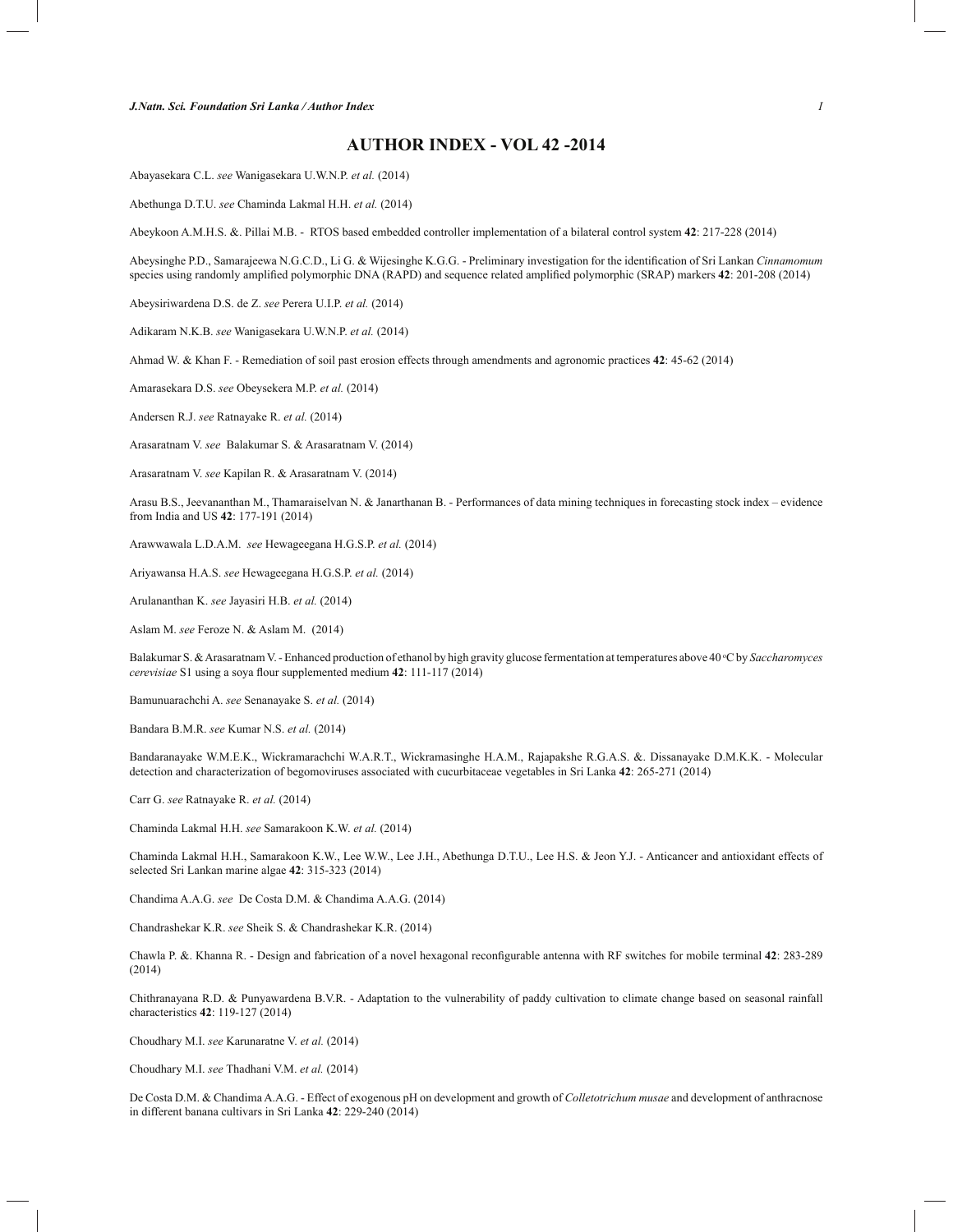Denboer N. *see* Lidula N.W.A. *et al.* (2014)

Dhammaratana I. *see* Hewageegana H.G.S.P. *et al.* (2014)

Dissanayake D.M.K.K. *see* Bandaranayake W.M.E.K. *et al.* (2014)

Ediriweera S.S., Wijesundera R.L.C., Nanayakkara C.M. & Weerasena O.V.D.S.J. – A new record of *Fulvifomes fastuosus* from Sri Lanka **42**: 369- 371 (2014)

Ekanayake P. *see* Kooh M.R.R. *et al.* (2014)

Fernando C. *see* Obeysekera M.P. *et al.* (2014)

Fernando T.H.P.S. *see* Madushani H.K.I. *et al.* (2014)

Feroze N. & Aslam M. - Bayesian analysis of doubly censored lifetime data using two component mixture of Weibull distribution **42**: 291-300 (2014)

Gaikwad S.P., Yadav S.R., Gore R.D. & Garad K.U. - Karyomorphological studies of *Aponogeton appendiculatus* Bruggen and *Aponogeton crispus*  Thunb. **42**: 163-167 (2014)

Garad K.U. *see* Gaikwad S.P. *et al.* (2014)

Gnanavelrajah N. *see* Ratnayake R.R. *et al.* (2014)

Gore R.D. *see* Gaikwad S.P. *et al.* (2014)

Gunaratne A. *see* Senanayake S. *et al.* (2014)

Gunatilake M. *see* Samanmali B.L.C. *et al.* (2014)

Guneratne R.D. *see* Samanmali B.L.C. *et al.* (2014)

Harshani H.B.C., Senanayake S.P. & Sandamali H. - Host tree specificity and seed germination of *Dendrobium aphyllum* (Roxb.) C.E.C. Fisch. in Sri Lanka **42**: 71-86 (2014)

Hettihewa S.K. *see* Kumar N.S. *et al.* (2014)

Hewageegana H.G.S.P., Arawwawala L.D.A.M., Tissera M.H.A., Ariyawansa H.A.S. & Dhammaratana I. - A comparison of the physico-chemical and phytochemical parameters of glands/hairs of fruits and leaves of *Mallotus philippensis* (Lam.) Muell. Arg. grown in Sri Lanka **42**: 291-295 (2014)

Hewamanna R., Loganathan N. & Perera D.K.A. - Releasing thyroid cancer patients from the hospital based on dose rate measurement after <sup>131</sup>I activity administration **42**: 137-141 (2014)

Hossain I., Hussein M., Mansour S.A. & Islam J. - Back-bending phenomena in even-even 110-118Te isotopes **42**: 335-339 (2014)

Hussein M. *see* Hossain I. *et al.* (2014)

Islam J. *see* Hossain I. *et al.* (2014)

Janarthanan B. *see* Arasu B.S. *et al.* (2014)

Jayasiri H.B., Arulananthan K. & Jinadasa S.U.P. - Characterization of bio-physical features in Thalawila fishing ground, North-western coast of Sri Lanka **42**: 255-264 (2014)

Jayawardena N.I. & Sooriyarachchi M.R. - A multilevel Bayesian analysis of university entrance eligibility for selected districts in Sri Lanka: methods and application to educational data **42**: 23-36 (2014)

Jeevananthan M. *see* Arasu B.S. *et al.* (2014)

Jeon Y.J. *see* Chaminda Lakmal H.H. *et al.* (2014)

Jeon Y.J. *see* Samarakoon K.W. *et al.* (2014)

Jinadasa S.U.P. *see* Jayasiri H.B. *et al.* (2014)

Kapilan R. & Arasaratnam V. - Purification of xylanase produced by *Bacillus pumilus* **42**: 364-368 (2014)

Karunaratne D.G.G.P. *see* Mantilaka M.M.M.G.P.G. *et al.* (2014)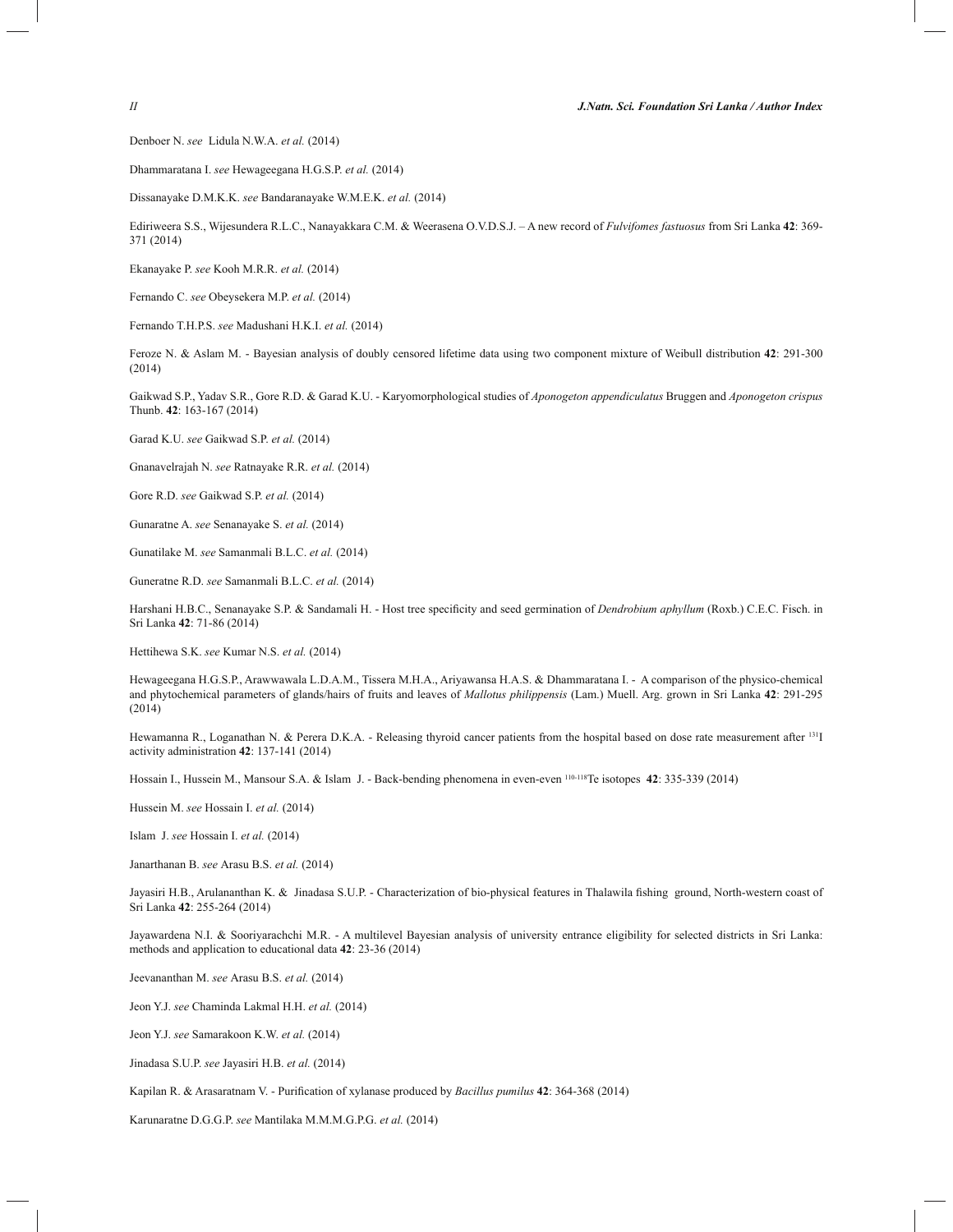## *J.Natn. Sci. Foundation Sri Lanka / Author Index III*

Karunaratne D.N. *see* Ratnayake R. *et al.* (2014)

Karunaratne V. *see* Ratnayake R. *et al.* (2014)

Karunaratne V. *see* Thadhani V.M. *et al.* (2014)

Karunaratne V., Thadhani V.M., Khan S.N. & Choudhary M.I. - Potent α-glucosidase inhibitors from the lichen *Cladonia* species from Sri Lanka **42**: 95-98 (2014)

Khan F. *see* Ahmad W. & Khan F. (2014)

Khan S.N. *see* Karunaratne V. *et al.* (2014)

Khanna R. *see* Chawla P. & Khanna R. (2014)

Kim S.Y. *see* Samarakoon K.W. *et al.* (2014)

Kooh M.R.R., Yoong V.N. & Ekanayake P. - Density functional theory (DFT) and time-dependent density functional theory (TDDFT) studies of selected ancient colourants as sensitizers in dye-sensitized solar cells **42**: 169-175 (2014)

Kottearachchi N.S. *see* Liyanaarachchi G.D. *et al.* (2014)

Kugendren T. *see* Ratnayake R.R. *et al.* (2014)

Kumar N.S., Bandara B.M.R., Hettihewa S.K. & Panagoda G.J. - Oligomeric proanthocyanidin fractions from fresh tea leaves and their antibacterial activity against *Staphylococcus aureus* **42**: 241-246 (2014)

Lee H.S. *see* Chaminda Lakmal H.H. *et al.* (2014)

Lee J.H. *see* Chaminda Lakmal H.H. *et al.* (2014)

Lee W.W. *see* Chaminda Lakmal H.H. *et al.* (2014)

Li G. *see* Abeysinghe P.D. *et al.* (2014)

Lidula N.W.A., Rajapakse A.D., Pham J.P. & Denboer N. - Prototype implementation of an islanding detection relay based on pattern classification of current and voltage transients **42**: 03-15 (2014)

Liyanaarachchi G.D., Kottearachchi N.S. & Samarasekera R. - Volatile profiles of traditional aromatic rice varieties in Sri Lanka **42**: 87-93 (2014)

LiyanageN.M.V.K. *see* Somaratne M.C.W. *et al.* (2014)

Loganathan N. *see* Hewamanna R. *et al.* (2014)

Madawala H.M.S.P. - *Austroeupatorium inulifolium* invasion increases arbuscular mycorrhizal abundance in *Cymbopogon*-dominated grasslands in Knuckles Conservation Area **42**: 361-364 (2014)

Madushani H.K.I., Fernando T.H.P.S., Wijesundara R.L.C. & Siriwardane D. - First report of white root disease of *Artocarpus nobilis* in Sri Lanka caused by *Rigidoporus microporus* **42**: 197-198 (2014)

Mansour S.A. *see* Hossain I. *et al.* (2014)

Mantilaka M.M.M.G.P.G., Wijesinghe W.P.S.L., Pitawala H.M.T.G.A., Rajapakse R.M.G. & Karunaratne D.G.G.P. - Surfactant-assisted synthesis of pure calcium carbonate nanoparticles from Sri Lankan dolomite **42**: 247-254 (2014)

Martin C.F. *see* Palamakumbura R. & Martin C.F. (2014)

Mesaik M.A. *see* Thadhani V.M. *et al.* (2014)

Naaz Q. *see* Thadhani V.M. *et al.* (2014)

Nanayakkara C.M. *see* Ediriweera S.S. *et al.* (2014)

Nupearachchi C.N. & Perera V.P.S. - Analysis of the behaviour of SnO<sub>2</sub> composites of ZnO and TiO<sub>2</sub> using impedance spectroscopy 42: 17-22 (2014)

Obeysekera M.P., Amarasekara D.S., Wijerathna S., Fernando C. & Udagama P.V. - Macrophage migration inhibitory factor (MIF) in seminal fluid as a marker of male factor infertility: a pilot study in Sri Lankan men **42**: 149-154 (2014)

Palamakumbura R. & Martin C.F. - Trajectory planning for multi-input-multi-output linear systems subject to nonlinear inequality constraints on the output **42**: 155-161 (2014)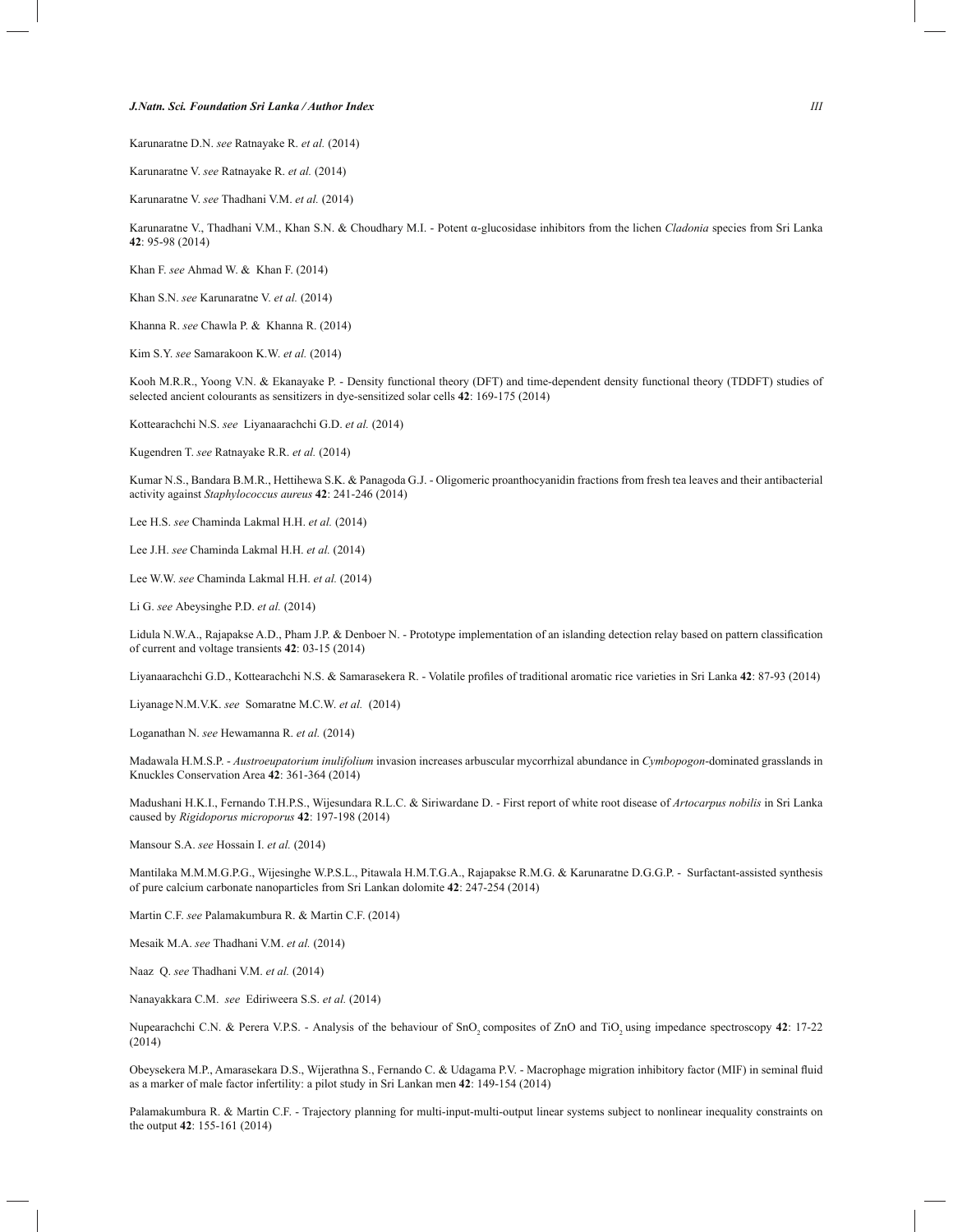Perera D. *see* Ratnayake R. *et al.* (2014)

Perera D.K.A. *see* Hewamanna R. *et al.* (2014)

Perera K. *see* Vidanapathirana K.P. & Perera K. (2014)

Perera T.R.K. *see* Samanmali B.L.C. *et al.* (2014)

Perera U.I.P., Ratnasekera D., Senanayake S.G.J.N. & Abeysiriwardena D.S. de Z. - Genetic parameters and correlations of yield attributing characteristics of weedy rice in Sri Lanka **42**: 299-306 (2014)

Perera V.P.S. *see* Nupearachchi C.N. & Perera V.P.S. (2014)

Pham J.P. *see* Lidula N.W.A. *et al.* (2014)

Pillai M.B. *see* Abeykoon A.M.H.S. &. Pillai M.B. (2014)

Pitawala H.M.T.G.A. *see* Mantilaka M.M.M.G.P.G. *et al.* (2014)

Punyawardena B.V.R. *see* Chithranayana R.D. & Punyawardena B.V.R. (2014)

Rajapakse A.D. *see* Lidula N.W.A. *et al.* (2014)

Rajapakse R.M.G. *see* Mantilaka M.M.M.G.P.G. *et al.* (2014)

Rajapakshe R.G.A.S. *see* Bandaranayake W.M.E.K. *et al.* (2014)

Ranaweera K.K.D.S. *see* Senanayake S. *et al.* (2014)

Ratnasekera D. *see* Perera U.I.P. *et al.* (2014)

Ratnayake R., Perera D., Karunaratne D.N., Wijesundara D.S.A., Carr G., Williams D.E., Andersen R.J. & Karunaratne V. - Antioxidant activity and a new butanolide from the primitive endemic genus *Hortonia* **42**: 279-282 (2014)

Ratnayake R.R., Kugendren T. & Gnanavelrajah N. - Changes in soil carbon stocks under different agricultural management practices in North Sri Lanka **42**: 37-44 (2014)

Samanmali B.L.C., Gunatilake M., Guneratne R.D. & Perera T.R.K. - Hypoglycaemic effect of the methanolic extract of *Aporusa lindleyana* leaves on rats **42**: 129-135 (2014)

Samarajeewa N.G.C.D. *see* Abeysinghe P.D. *et al.* (2014)

Samarakoon K.W. *see* Chaminda Lakmal H.H. *et al.* (2014)

Samarakoon K.W., Chaminda Lakmal H.H., Kim S.Y. & Jeon Y.J. - Electron spin resonance spectroscopic measurement of antioxidant activity of organic solvent extracts derived from the methanolic extracts of Sri Lankan thebu leaves (*Costus speciosus*) **42**: 209-216 (2014)

Samarasekera R. *see* Liyanaarachchi G.D. *et al.* (2014)

Sandamali H. *see* Harshani H.B.C. *et al.* (2014)

Senanayake S., Ranaweera K.K.D.S., Bamunuarachchi A. & Gunaratne A. - Comparative analysis of trypsin inhibitor levels in sweet potato cultivars in Sri Lanka **42**: 63-69 (2014)

Senanayake S.G.J.N. *see* Perera U.I.P. *et al.* (2014)

Senanayake S.P. *see* Harshani H.B.C. *et al.* (2014)

Sheik S. & Chandrashekar K.R. - Antimicrobial and antioxidant activities of *Kingiodendron pinnatum* (DC.) Harms and *Humboldtia brunonis*  Wallich, endemic plants of Western Ghats of India **42**: 307-313 (2014)

Siriwardane D. *see* Madushani H.K.I. *et al.* (2014)

Somaratne M.C.W., Liyanage N.M.V.K. & Walpalage S. - Surface modification of silica with a hydrophilic polymer and its influence on reinforcement of natural rubber latex **42**: 351-360 (2014)

Somathilake L.W. & Wedegedara J.R. - A reaction-diffusion type mathematical model for the formation of coral patterns **42**: 341-349 (2014)